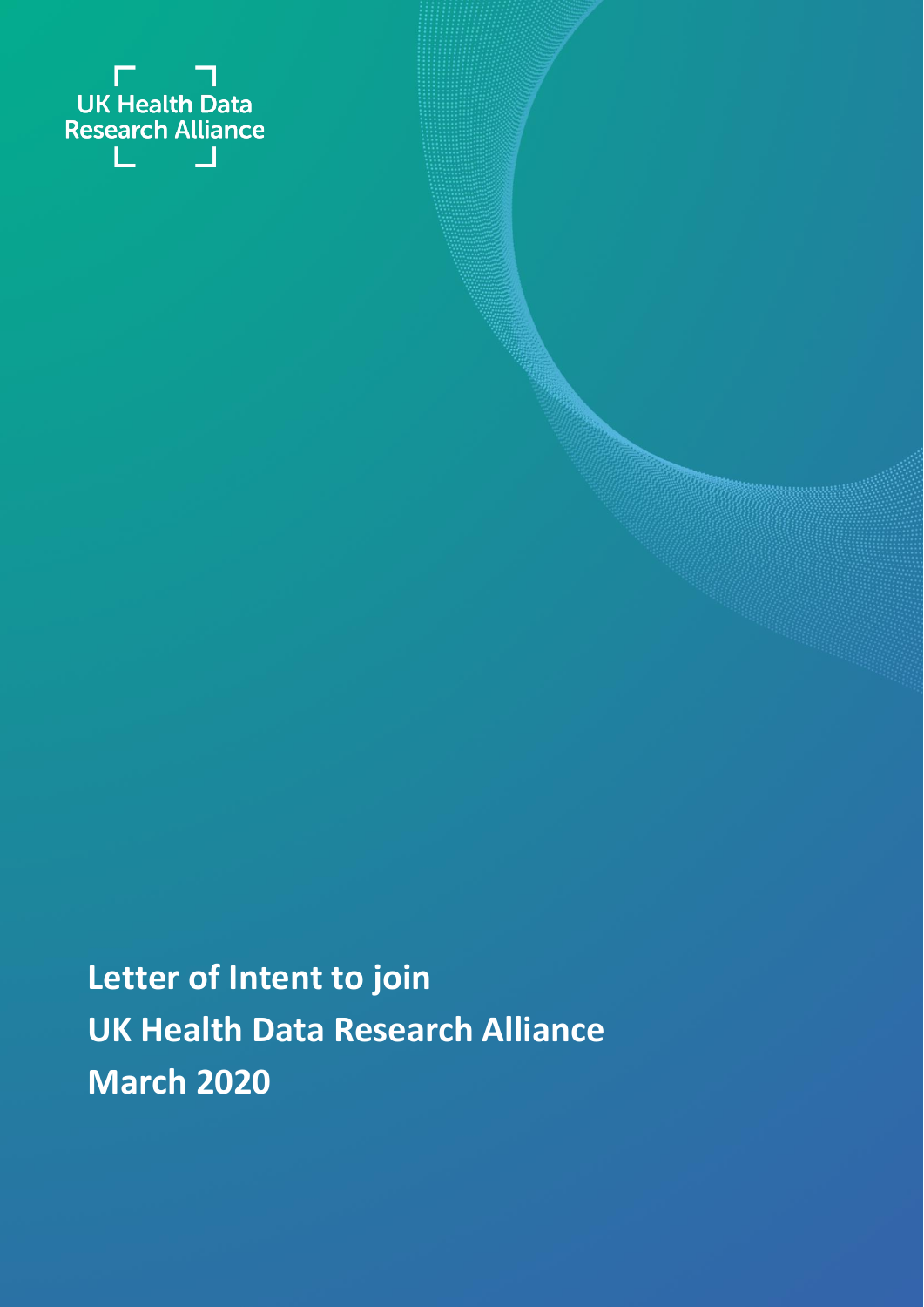The *UK Health Data Research Alliance* is an **independent alliance of data providers, custodians and curators** dedicated to improving human health by maximising the potential of multiple forms of data at scale.

This nonbinding Letter of Intent serves to confirm the intent of [**Insert Name of Organization**] to be a partner in the **UK Health Data Research Alliance**.

# **Background**

The UK has some of the richest health care and research data assets world-wide. Some assets – such as the Clinical Practice Research Datalink, Genomics England and UK Biobank are well organised – but only a fraction of all our NHS and research data is accessible. Users are increasingly impatient to see successful extraction of value from this data and the UK risks losing its competitive advantage and ability to attract significant inward investment, underpinning better treatments, innovation and more efficient health and social care.

We propose that this can only be done with the right expertise, trusted governance, and the development of interoperability (i.e. able to work across organisations and systems with no additional effort) through a UKwide health research alliance. The Alliance will offer intermediary data solutions to NHS, public & private sector and academic institutions to help them to optimise trustworthy data sharing, and the provision of valueadded services for them and their clients, with a transparent set of rules for ethics, business and engagement.

In 2018 a group of UK leaders met under the convenorship of Sir Mark Walport to discuss the current challenges and opportunities in health data research and how data science (across all its sub-disciplines) might be harnessed to improve medicine, health and care.

Inspired by the examples of the Global Alliance for Genomics and Health, the World Wide Web Consortium and the Human Genome Project, the participants recognised that this can only be done through partnership working, and the need to bring together the right organisations and digital health leaders with the expertise, trusted governance, public involvement and endorsement and gravitas to deliver. The *UK Health Data Research Alliance* was launched in February 2019, convened by HDR UK and made up of the main national data custodians. A second wave of partner organisations joined in July 2019. Organisations are encouraged to sign this letter of intent and engage in alliance activities. Formal announcement of new members will take place approximately every 3 months.

## **What it means to be a member**

The overarching goal of the *UK Health Data Research Alliance* is to accelerate progress in in biomedicine, health and care by encouraging widespread access to structured and unstructured clinical, administrative, imaging, genomic and other molecular data.

In order to achieve this goal, the *UK Alliance* organisations will work collectively to:

- **1.** Bring together the research, clinical, and disease advocacy communities and the private sector to support and promote the responsible sharing of health data for research and innovation.
- **2.** Collaborate to create a versatile information platform that is open and accessible, and provides common standards, formats and tools to stakeholders in the health data research community.
- **3.** Publish a series of Green and White papers on key work areas for consultation and to help shape developments to create a responsible and ethical infrastructure for health data research and innovation in the UK.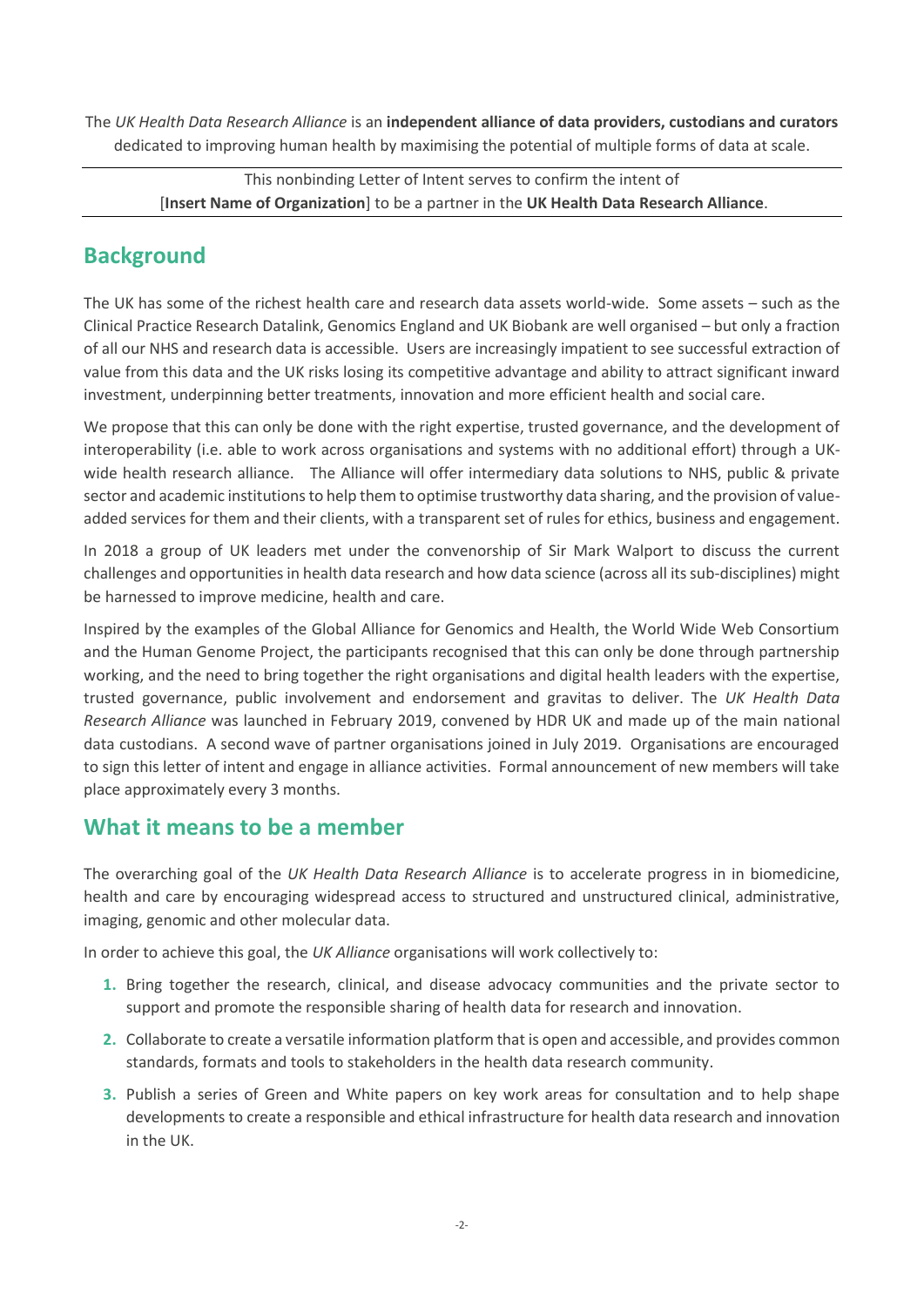### **Founding Principles**

*The UK Health Data Research Alliance* is an open and inclusive organisation. Members are expected to subscribe to the following principles:

- (i) **Respect** for the data sharing and privacy preferences of participants;
- (ii) **Transparency** of governance and operations;
- (iii) **Accountability** to best practices in technology, ethics, and public outreach;
- (iv) **Inclusivity** by partnering and building trust among stakeholders;
- (v) **Collaboration** to share data and information to advance human health;
- (vi) **Innovation** in order to develop an ecosystem that accelerates progress;
- (vii) **Agility** to ensure swift action to benefit those suffering with disease; and
- (viii) **Independence** through structures and governance.

Alliance members are also expected to role model the principles for participation in the DIH Programme that were [updated in January 2020](https://www.hdruk.ac.uk/wp-content/uploads/2020/03/200304-Principles-for-Participationv2pdf.pdf) and commit to:

- **Demonstrate active and ongoing engagement with patients and the public** in the design, development and governance of their activities involving health data to provide assurance that these activities are in the public interest.
- **Encourage the availability and use** of structured and unstructured health and care data, including clinical, administrative, imaging, genomic and other molecular data, for research and innovation that serves public interest purposes, while promoting the protection of privacy and data security in line with the OECD Recommendation of the Council on Health Data Governance1
- **Make data Findable, Accessible, Interoperable and Reusable** by adopting the FAIR Guiding principles for scientific data management and stewardship2
- **Adhere to the Foundation Principles and Core Elements for Responsible Data Sharing** set out in the Global Alliance for Genomics and Health Framework for Responsible Sharing of Genomic and Health Related Data3 and **use a proportionate approach to the governance of data access based on the five "safes"**4
- **Maximise the benefits of data for research and innovation through non-preferential access** to data for uses that serve the public interest, by ensuring that data remains available to, and accessible by, any organisation (concurrently or otherwise) provided the five "safes" criteria are met and the organisation meets the access requirements of the data custodian.
- **Establish mutually beneficial ways of working in partnership** including contractual arrangements and Intellectual Property agreements in line with principles set out in the Life Sciences Sector Deal 2 (and as updated by NHSX led Centre of Expertise)
- **Work collaboratively to increase harmonisation and reduce the complexity** of data sharing arrangements to improve the efficiency of accessing data for trustworthy and ethical research and innovation purposes. This includes making the terms of access clear, such as expected timescales and costs, and being transparent about the type and quality of data available.
- **Contribute to a joined-up and UK-wide offer** for researchers in all sectors by collaborating with existing, relevant health research infrastructure.

Members will work together to ensure that the *UK Health Data Research Alliance:*

- Serves the **public good**
- Supports the needs of a **broad community of patients, clinicians, researchers** and innovators**,**
- Functions to the **highest ethical standard**
- Is well**-governed and is resourced and funded for the first three years** of operations
- Achieves its **goals** in the first three years and is positioned for **ongoing success**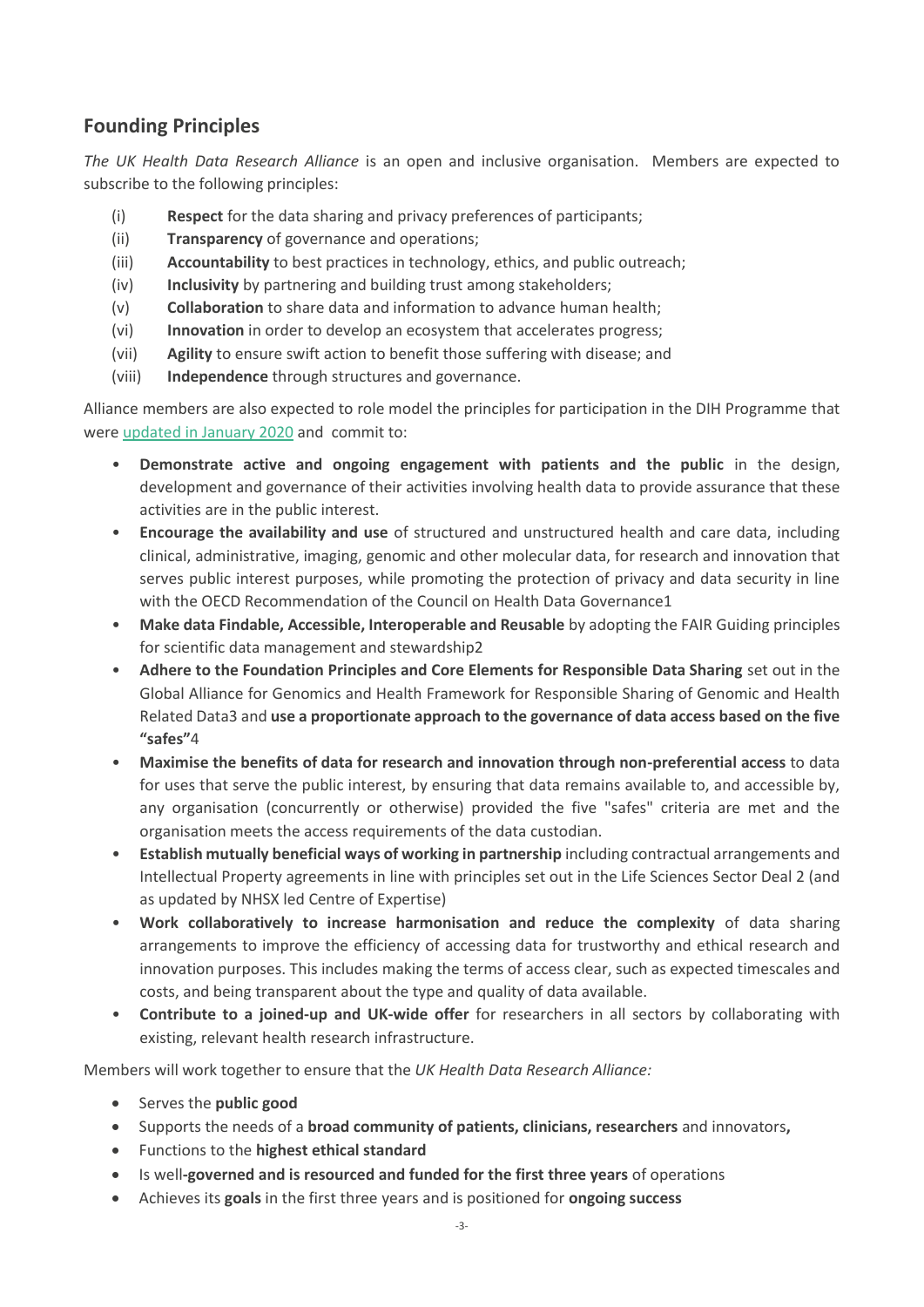### **Composition & Governance**

- 1. The *UK Health Data Research Alliance* is an **independent alliance of health data providers, custodians and curators** dedicated to improving human health by maximising the potential of multiple forms of health data to accelerate progress in biomedicine, health and care. It engages with research institutions, disease advocacy organizations, life science and information technology companies to fulfil its vision.
- 2. The *UK Health Data Research Alliance* is established by **Partner Organisations**, each of which brings world-leading experience in domains relevant to the mission, along with an outstanding record of **serving the public good**.
- 3. The *UK Health Data Research Alliance* is an unincorporated **not-for-profit association**. To provide long-term stability and support, the *Alliance* will initially be administered and hosted by agreement by Health Data Research UK. Funded as part of the Digital Innovation Hubs (DIH) programme.
- 4. The *UK Health Data Research Alliance* has established an **Alliance Board,** initially composed of senior leaders from the Partner Organisations. The board will provide oversight and direction of the *UK Health Data Research Alliance* as it seeks to maximise benefit and will organise subgroups as needed to address issues as they arise. Ultimately the Board is accountable to the membership of the alliance. It will ensure that it aligns with, and does not duplicate, efforts currently overseen by the OSCHR Health Informatics Sub-Group, National Information Board and other relevant current or future forums.
- 5. An **International Council of Reference (ICR)** advises the Alliance Board in relation to ethics and information governance, as part of the development of the DIH programme. The ICR provides an international perspective and acts as a reference towards meeting best practice standards.

### **Expectations of members**

Members will **contribute substantially** to the capabilities and capacity of the *UK Health Data Research Alliance* in one or more of the following ways:

- Contribute **expertise**, driving the evolution of an interoperable research and innovation infrastructure.
- Shape the **regulatory environment, including consent and accountability requirements** to enable the responsible sharing of data within the community.

#### Members will **demonstrate the principle of transparency** by:

- Publishing a register of active projects accessing the data under their custodianship and new data access requests received. The register should be available on public facing website and include at least the minimum dataset defined by the Alliance Board. It should be updated at least quarterly.
- Providing equivalent data in csv or equivalent format to Alliance Secretariat for consolidated reporting and analysis.
- Supporting development and use of a common database of unique identifiers for research and innovation organisations and users (to be linked to Innovation Gateway) to enable tracking of research and innovation activity across the Alliance.

Members are expected to **encourage the availability and use of data** for research and innovation through the Innovation Gateway. As the functionality comes online, Alliance members are expected to:

• Agree a timescale and approach to providing the necessary metadata to ensure that all relevant datasets under the custodianship of the member organisation are included in the metadata catalogue and discoverable through the Innovation Gateway.